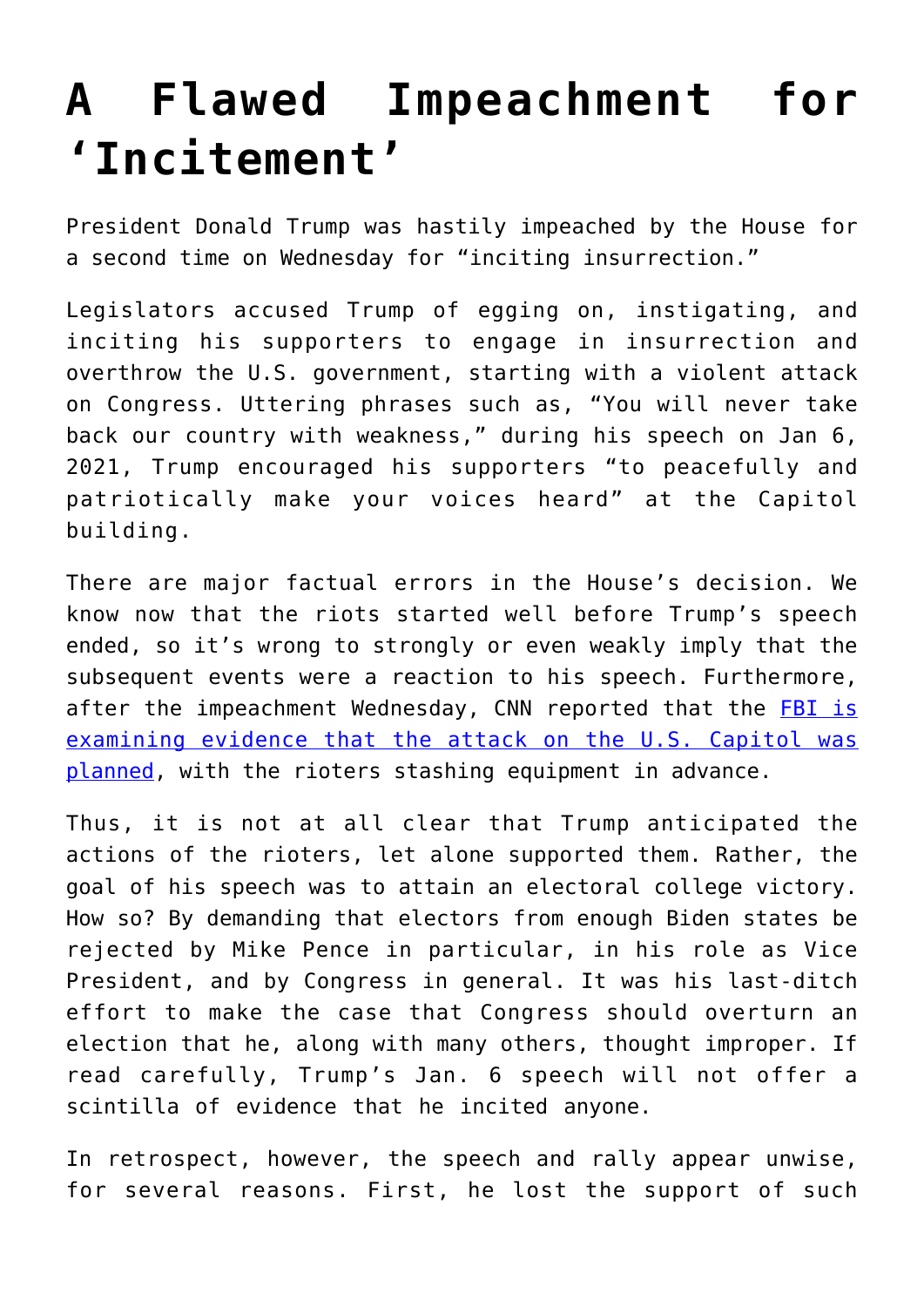virtue-signaling members of his Administration as Betsy DeVos, William Barr, Mick Mulvaney, Matt Pottinger, Ryan Tully, Stephanie Grisham, and Sarah Matthews. It also gave the likes of Senate Minority Leader Chuck Schumer and House Speaker Nancy Pelosi an opening to attack him.

As a supporter of President Trump, do I regret that he gave that speech? Yes. Not because of the discourse—which was excellent—but because of the "hay" his enemies were able to make of it. Schumer and Pelosi are deliriously happy that Trump spoke out as he did on this occasion; therefore, I am not.

But let us set that aside for a moment and use this episode to engage in a philosophical analysis of the law regarding incitement. "Incitement" is pretty much on everyone's lips, Democrat as well as Republican, friend or enemy of Mr. Trump's, so this gives a golden opportunity to reflect upon the libertarian analysis of incitement, and why it should not be considered a crime.

The difficulty with incitement comes over the issue of free will. Murray N. Rothbard said it best when he wrote:

Should it be illegal …. to 'incite to riot'? Suppose that Green exhorts a crowd: 'Go! Burn! Loot! Kill!' and the mob proceeds to do just that, with Green having nothing further to do with these criminal activities. Since every man is free to adopt or not adopt any course of action he wishes, we cannot say that in some way Green determined the members of the mob to their criminal activities; we cannot make him, because of his exhortation, at all responsible for their crimes. 'Inciting to riot,' therefore, is a pure exercise of a man's right to speak without being thereby implicated in crime. On the other hand, it is obvious that if Green happened to be involved in a plan or conspiracy with others to commit various crimes, and that then Green told them to proceed, he would then be just as implicated in the crimes as are the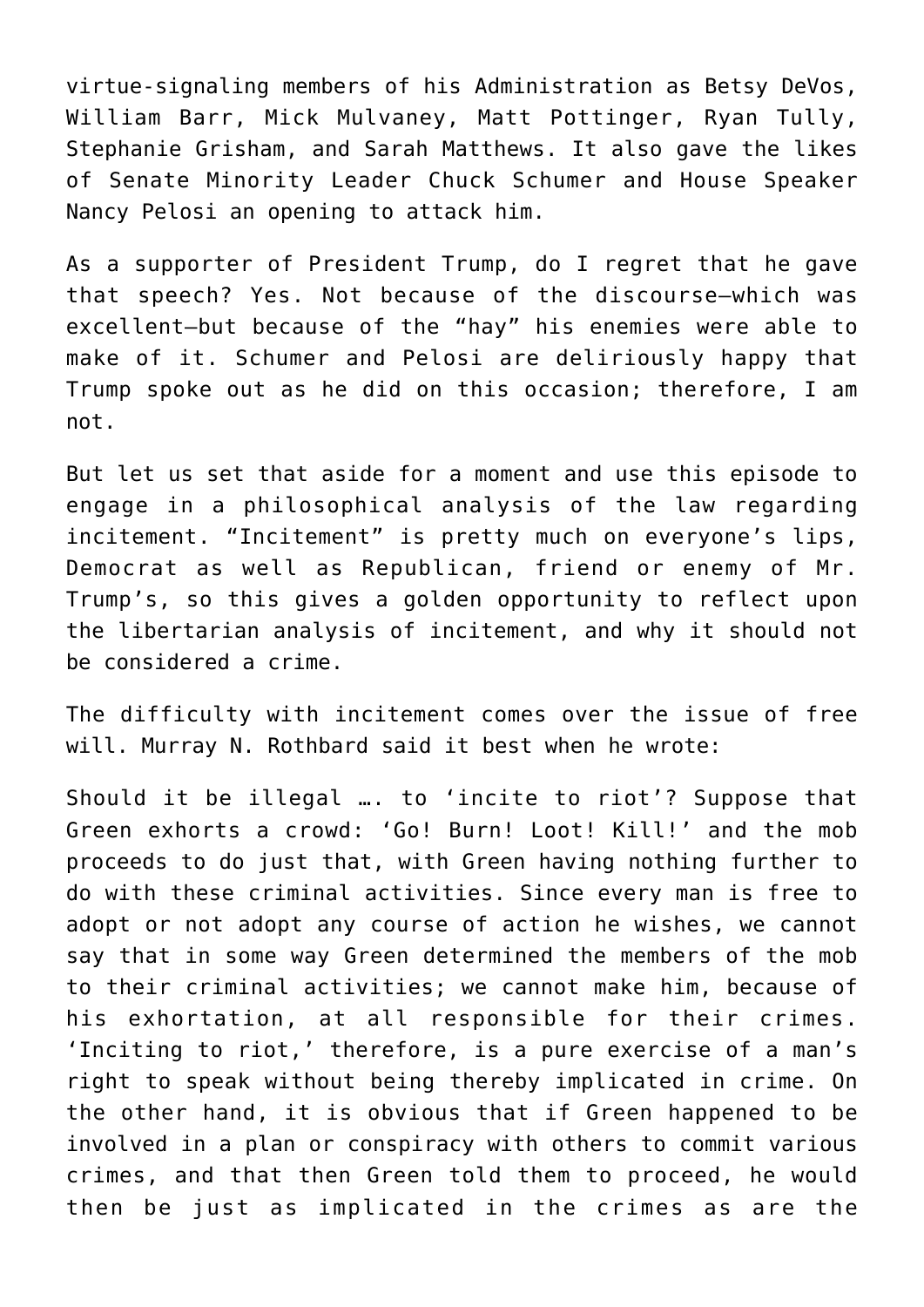others—more so, if he were the mastermind who headed the criminal gang. This is a seemingly subtle distinction which in practice is clearcut—there is a world of difference between the head of a criminal gang and a soap-box orator during a riot; the former is not, properly to be charged simply with 'incitement.'

In sharp contrast, when filmmaker Spike Lee was incensed at George Zimmerman for his killing of Trayvon Martin, he was not guilty of mere incitement. Mr. Lee was, instead, guilty of actively aiding and abetting the crowd to go and attack Zimmerman, who was later exonerated for his act of selfdefense. Mr. Lee gave the crowd Zimmerman's address—it was erroneous, but that is beside the point—and tweeted several times urging people to "Kill that \*\*\*\*\*," and similar statements.

We have a continuum issue here. Lee, who went out of his way to help bring about mob violence, behaved culpably under libertarian law. The person who simply advocates violence does not. The key distinction is that Mr. Lee aided the mob by providing (though erroneous) an address for Mr. Zimmerman. Mr. Trump did no such thing. Lee did not merely incite. He aided and abetted the mob.

All of this is philosophical, of course: by any standard, President Trump did not incite the mob on Jan. 6, let alone aid and abet them.

P.S. Does anyone notice the wildly different treatment of this right-wing riot compared to the much more devastating ones put on by left-wing "peaceful" marches and mayhems organized by BLM and Antifa? I don't think it is politically correct to even mention this disparity. So, fughedaboudit, as we say in Brooklyn.

P.P.S. Is it possible that there was a false flag operation in effect here? That BLM and Antifa snuck into the confused